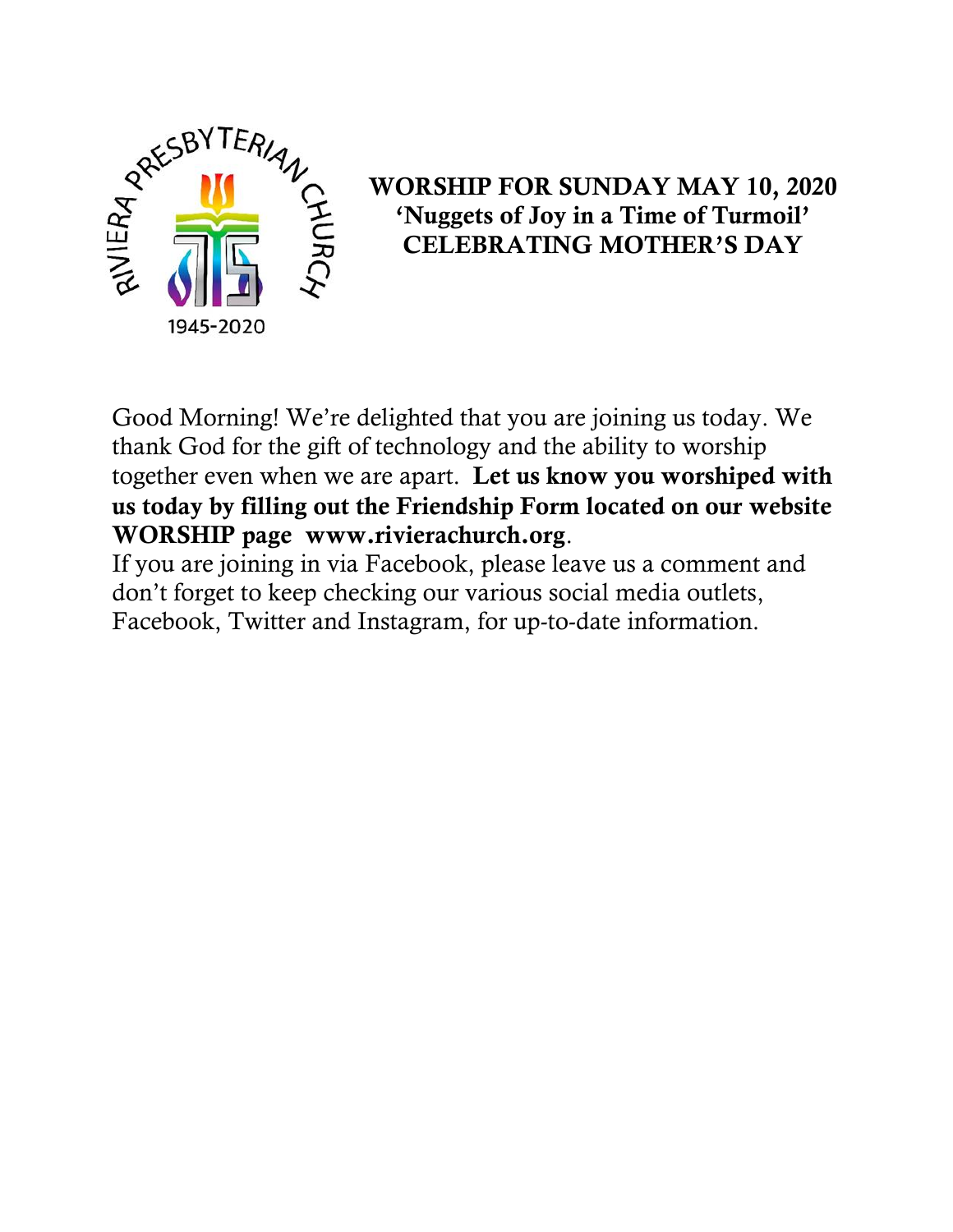#### GATHERING

#### HYMN #451



#### CHIMING OF THE HOUR

#### WELCOMING THE LIGHT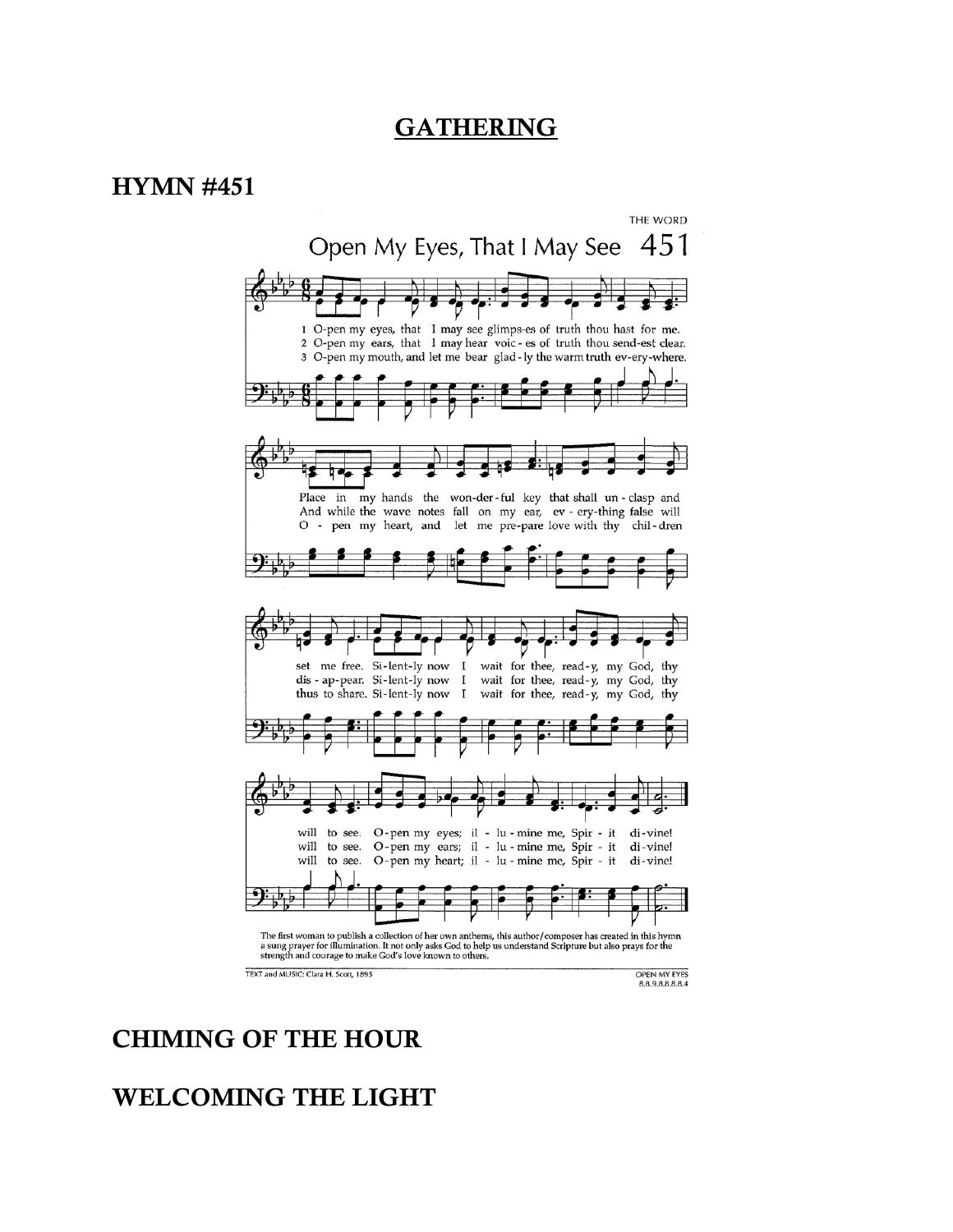# HOMAGE VIDEO MONTAGE

### WELCOME Rev. Martha Shiverick

# CALL TO WORSHIP Kyle Dettloff

One: See what love has been given to us, that we should be called children of God.

All: By this we know love that Jesus Christ has come in the flesh, and lived and died, that God's love might be made plain among us.

One: Therefore, beloved, let us not love in word or in speech but in deed and in truth.

### All: In the love we share and the love we freely give to another, we experience God.

One: So let us praise God, and live in love and friendship toward the human family in all our actions

All: Let us worship God!

# CALL TO CONFESSION Karen Collier

Too often our hearts are cold and without gratitude.

Too often our hands are passive and unwilling to carry out acts of mercy.

Too often our lips are passive and unwilling to speak words of love. Too often we are indeed alienated and separated from our better self, separated and alienated from God.

Let us confess our separation and alienation.

Let us join together in the prayer of confession.

# PRAYER OF CONFESSION

Dear God, we realize that we have not made ourselves and our homes the dwelling place of your love that we would like. We long to be to others a beacon of serenity of spirit and peace at this time of uncertainty and fear. We long for the day when each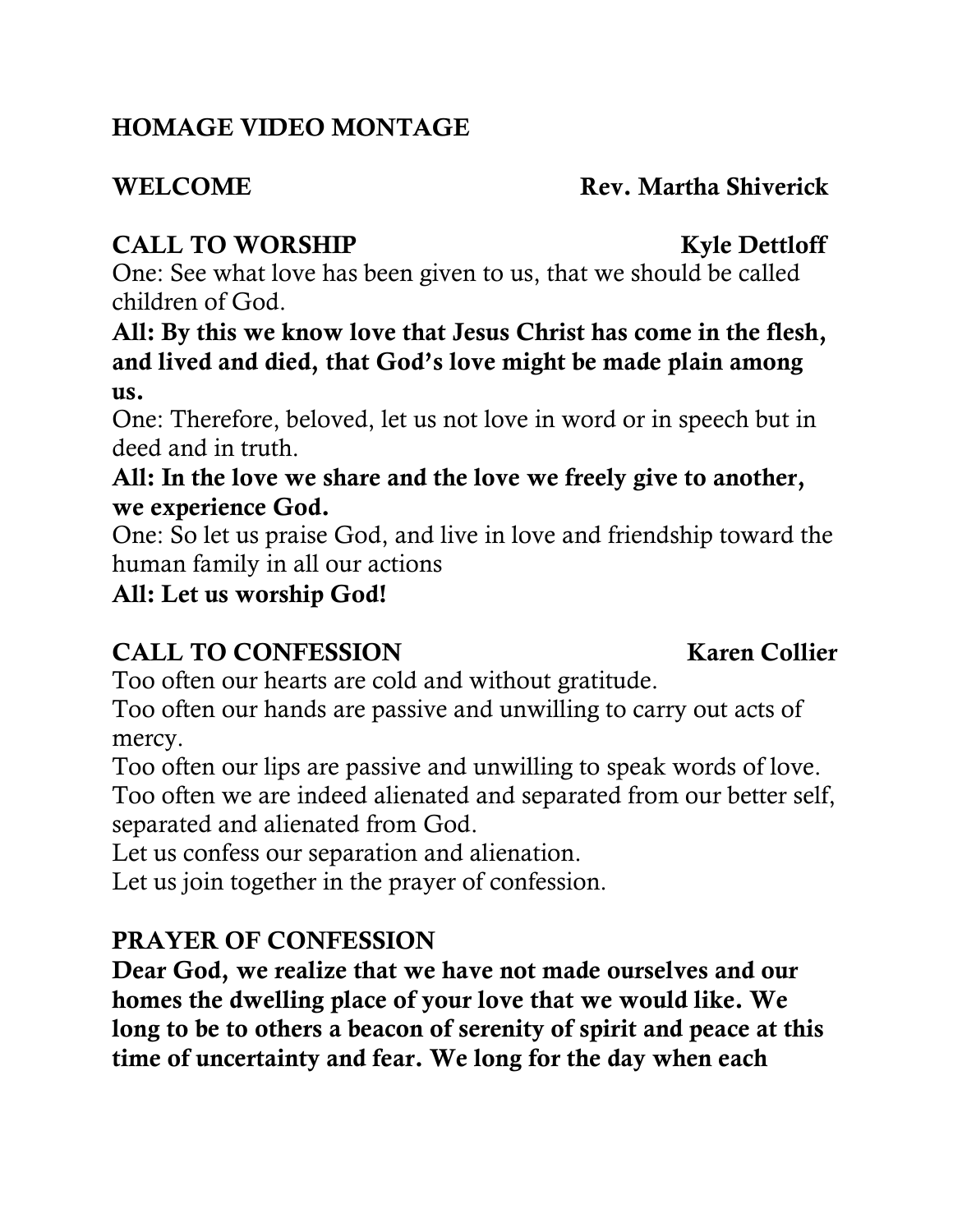family everywhere might live in peace, free of the fear of the Corona Virus and economic concerns.

Yet, we confess that even within ourselves there is much anxiety, fear, and distrust.

Look upon us with kindness and mercy; rule in our hearts and our world; so that we might walk in your path, model your love and share our hearts with others. Amen.

### ASSURANCE OF PARDON

Our confession is an acknowledgement of our humanness, our need for God's grace. God has promised that we can be forgiven for our weaknesses, our insensitivities, and our cynicism. We accept this assurance with humility and great gratitude and a commitment to be more loving in our daily life.

### CHILDREN'S MESSAGE

### **PRAYER OF ILLUMINATION** Kyle Dettloff

God of mercy, you promised never to break your covenant with us. Amid the changes of our world in these past two months, speak your eternal Word that does not change. Then may we respond to your gracious promises with faithful and obedient lives, through Jesus Christ. Amen.

## CHORAL ANTHEM We Are One In the Spirit

#### SCRIPTURE: 1John 4: 7-12

Beloved, let us love one another, because love is from God; everyone who loves is born of God and knows God. <sup>8</sup>Whoever does not love does not know God, for God is love. <sup>9</sup> God's love was revealed among us in this way: God sent his only Son into the world so that we might live through him. <sup>10</sup> In this is love, not that we loved God but that he loved us and sent his Son to be the atoning sacrifice for our sins. <sup>11</sup>Beloved, since God loved us so much, we also ought to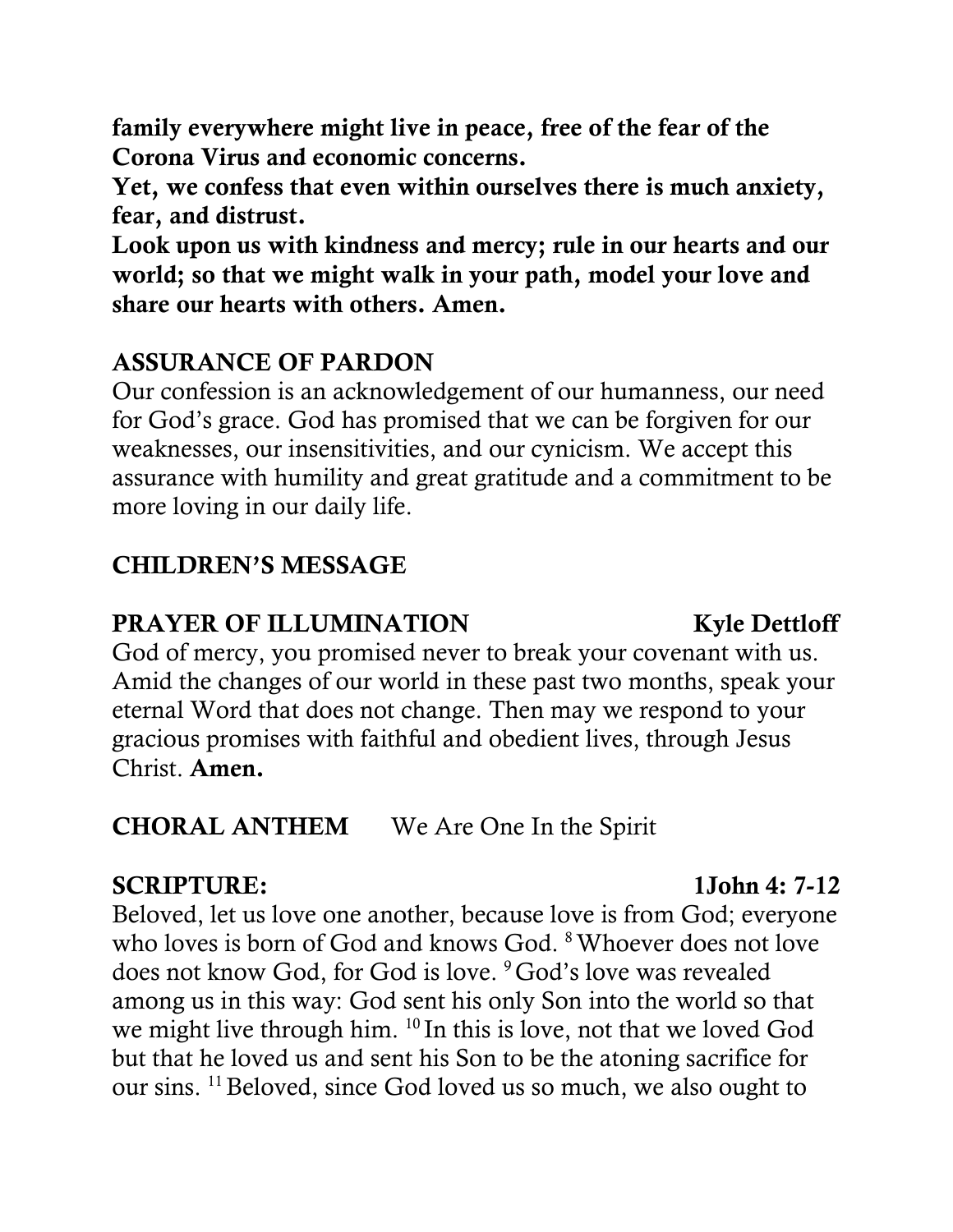love one another. <sup>12</sup> No one has ever seen God; if we love one another, God lives in us, and his love is perfected in us.

# SERMON Rev. Martha Shiverick

'What the World Needs Now is Love, Sweet Love!'

PRAYERS OF INTERSESSION unison Susan Mazzola Dear God, we are thankful for the many ways we experience you in the love we share, love that is freely given to us, and love that at times we feel we don't even deserve.

This morning we especially raise up to you in thanksgiving the unconditional love we have experienced in our lives and the way that it allows us to see, in part, how great your love for all creation is.

We thank you this morning for the many people in our lives who have showered us with love and we raise up with thanksgiving and praise mothers, and mother-like figures in our lives.

God, we pray that we become more loving. We pray that we learn to see what is godlike in all people and experience the divine in them.

Teach us to move past grudges, prejudices, and petty arguments and to appreciate what is different, to respect what we might not understand in others, and to realize that it is a holy opportunity to love each person.

God, teach us to share love with all people and to be Christ's heart and hands in the ways we reach out, we share, we care, and we minister to your whole creation.

God, we pray for others.

Be with all who are having trouble feeling your warm embrace at this time. We ask that we be your people, sharing your light and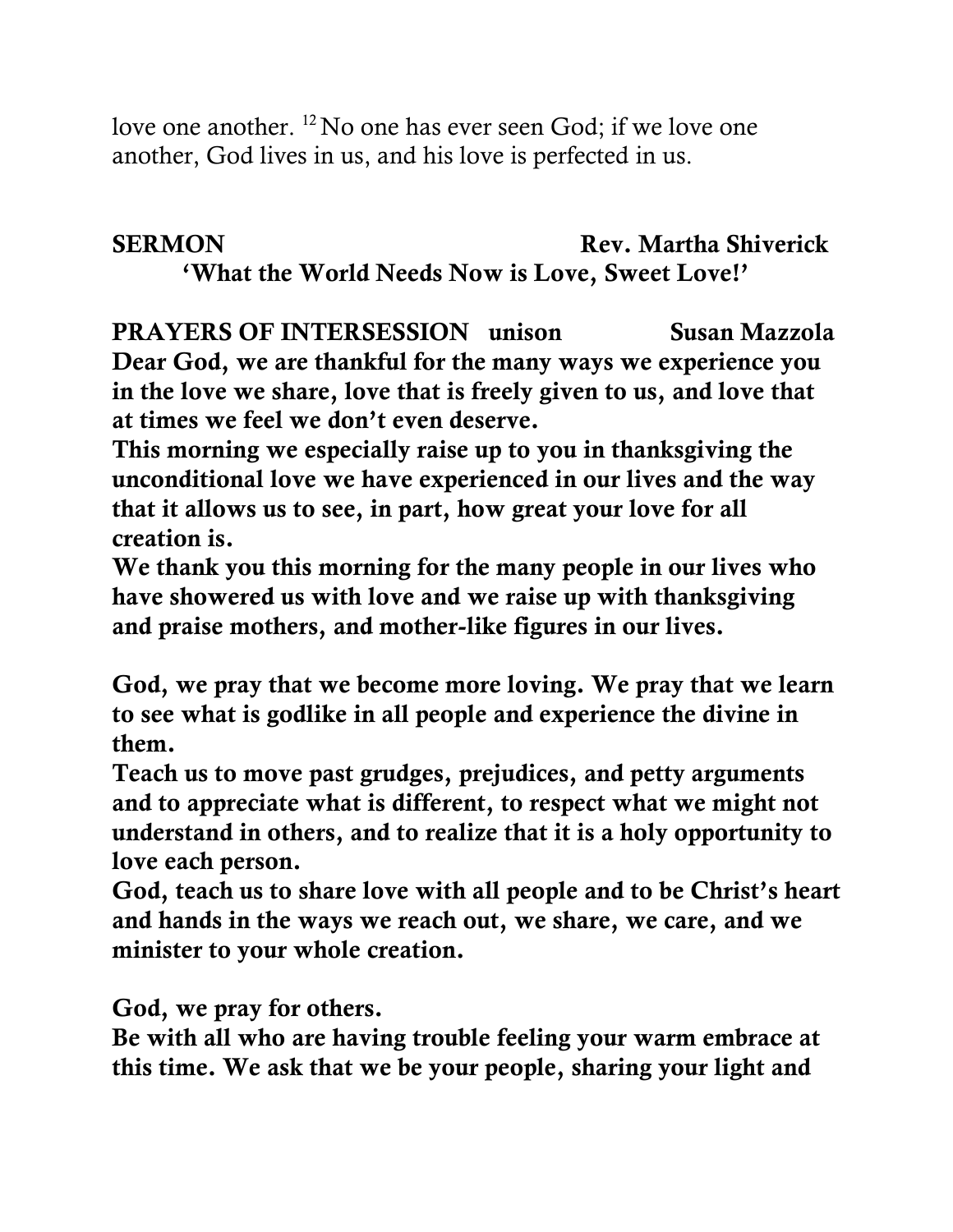love with all. Be with those to whom Mother's Day is a sad day. Embrace those who are deep in grief and loss.

We pray for our world wrestling with how to live with a virus gripping our planet. Show us how to minister to others who are lonely, who are frightened, and who feel insecure. Show us how best to share your love and tender care.

We pray all this in Christ's name who taught to pray in this manner:

*For the Lord's Prayer we appreciate the diverse traditions and backgrounds that make up the Riviera family of faith, and encourage you to use whatever words for this prayer are meaningful for you.*

#### THE LORD'S PRAYER unison

Our Creator in heaven, hallowed be your name. Your kingdom come, your will be done on earth as in heaven. Give us today our daily bread. Forgive us our sins, as we forgive those who sin against us. Save us from the time of trial and deliver us from evil. For the kingdom, the power, and the glory are yours now and forever. Amen.

### ANNOUNCEMENTS

### CALL TO OFFERING

We bring these offerings because of the love you have poured out on us. Because of the many ways you have blessed us, we have much to give. These tithes and offerings express our gratitude and our aspiration to be more fully your disciple and we ask that you grant your joy to all who give and all who receive.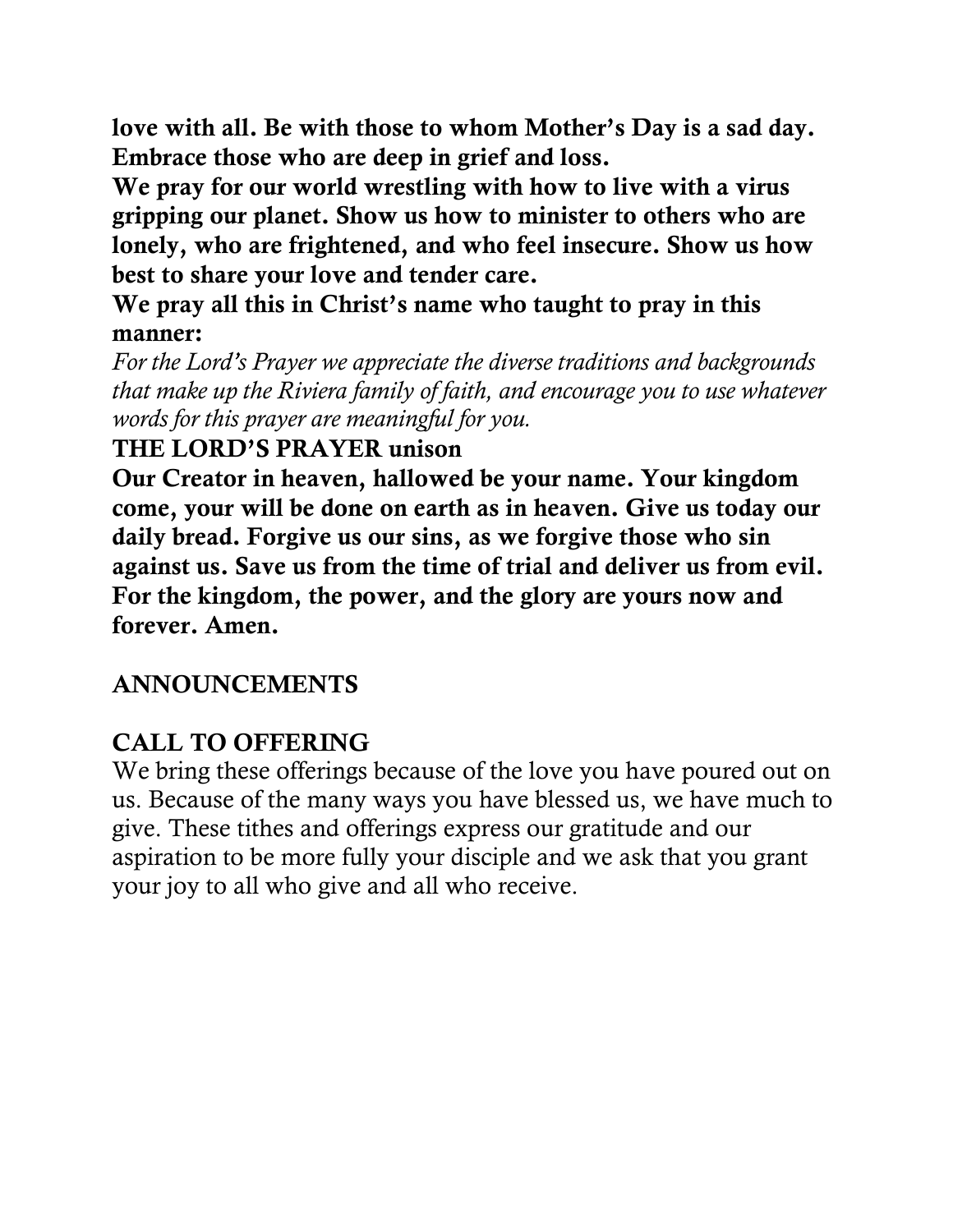# INVITATION TO GIVE TITHES AND OFFERINGS

The Act of Gratitude

- 1. You may donate today via credit/debit card by visiting our website a[twww.rivierachurch.org](http://www.rivierachurch.org/) and clicking on the GIVE button
- 2. You may download the free Give+ app (iOS & Android)
- 3. You may consider setting up online payment via your bank bill pay program.
- 4. You may also mail in your check to the church at Riviera Presbyterian Church at 5275 Sunset Drive, Miami FL 33143

 *If you are a member of another church, please donate to them during this time*

## DOXOLOGY

*Praise God from whom all blessings flow; Praise God, all creatures here below; Praise God, ye hosts in heaven above; Praise God, the Trinity of Love. Amen*

# CHARGE AND BENEDICTION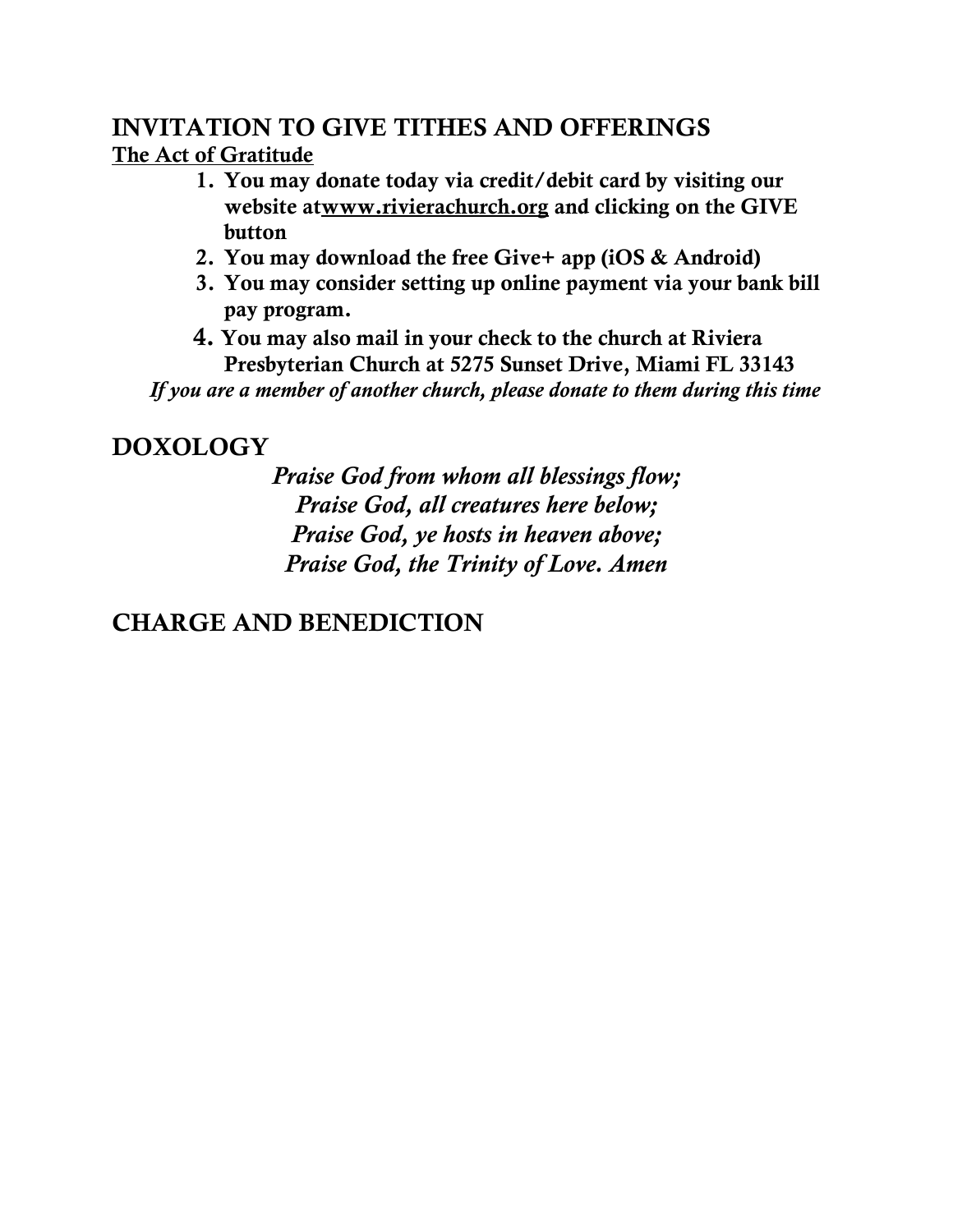#### CLOSING HYMN #693



As paraphrases of 1 Corinthians 13:1, 3 the first two stanzas here are in the first person singular, yet they lead<br>into a plural prayer for the gift of such love, for it thrives in community. These words are especially poi

TEXT: Hal H. Hopson, 1972<br>MUSIC: English folk melody; adapt. Hal H. Hopson, 1972<br>Text and Music © 1972 Hope Publishing Company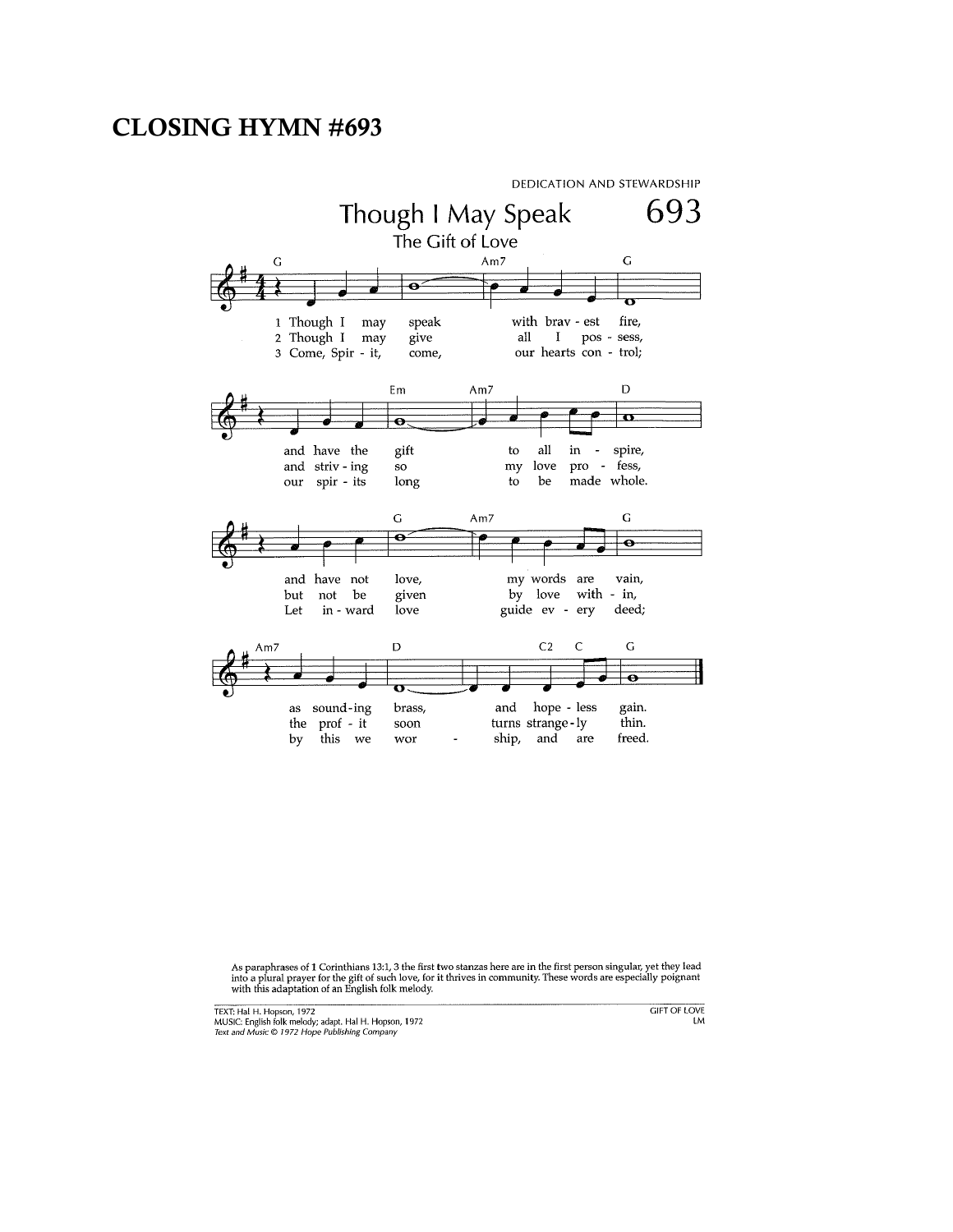Don't forget to fill out the Friendship Form on our website or leave us a comment on Facebook so we know you worship with us today. Please include any prayer requests you have which will be sent to our pastoral care team.



Grab a cup of coffee and join us after the worship service on Zoom Holy Grounds to connect with others in the Riviera church family. Meeting ID: 931-409-506 Password: 5275



Riviera's Food Pantry Ministry will be distributing food on Mondays and Wednesdays from 9:00 am – 12:00noon on the east entrance of the sanctuary.

If you would like to shop for the

food pantry the following items are needed: peanut butter, pasta sauce, pasta, crackers, tuna, rice -1lb bags, canned soup, cereal or granola bars, canned veggies, and canned fruit.

Donations can be dropped off at the church Fellowship Hall doors on Tuesdays and Thursdays from 9:00 am – 12:00 noon. If you are ordering the food to be delivered please schedule them for Tuesdays or Thursdays.

--Thank you.